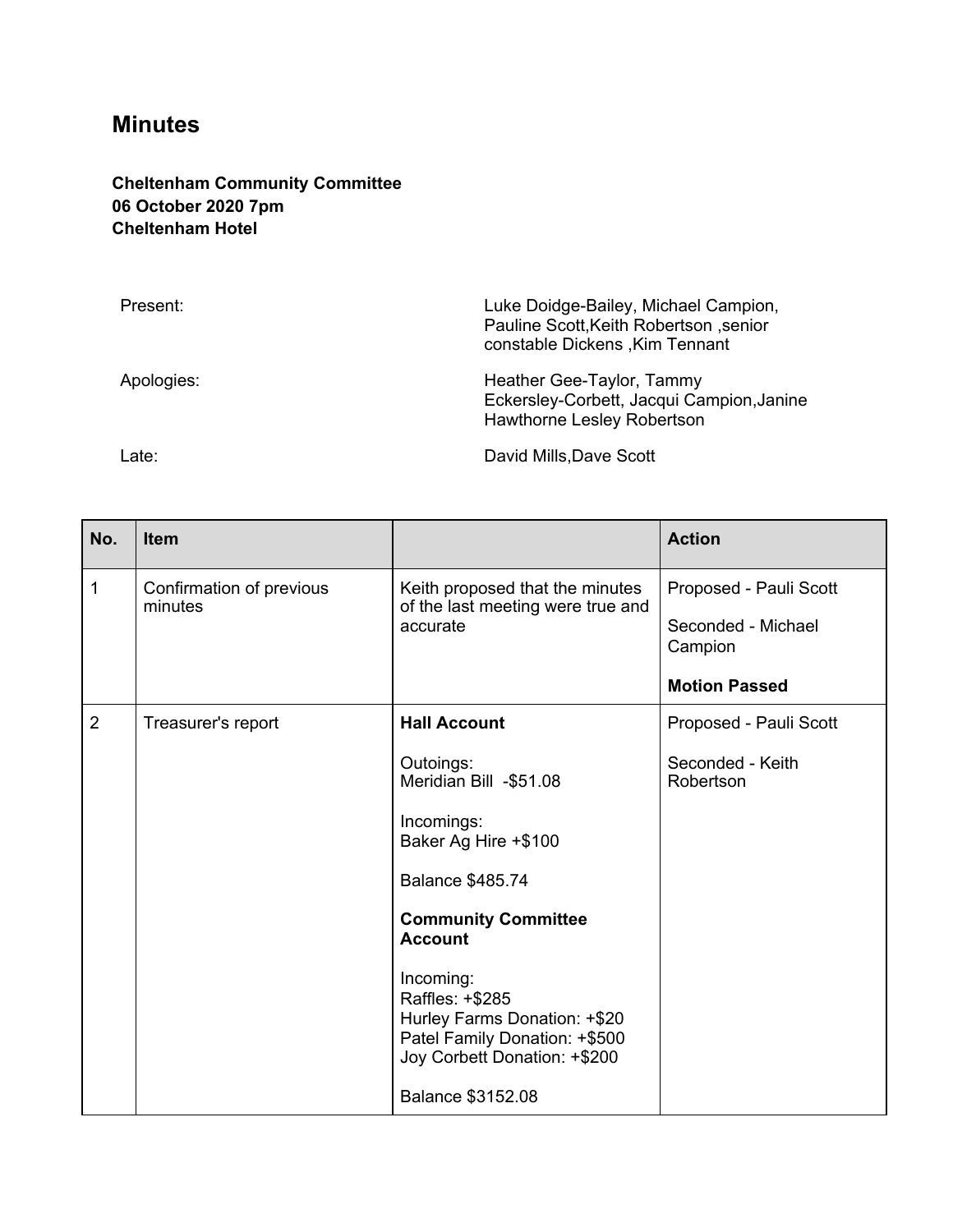|   |                                                                 |                                                                                                                                                                                                                                       | <b>Motion Passed</b>                                                                            |
|---|-----------------------------------------------------------------|---------------------------------------------------------------------------------------------------------------------------------------------------------------------------------------------------------------------------------------|-------------------------------------------------------------------------------------------------|
| 3 | <b>Matters Arising from last</b><br>meeting                     | <b>Communication with NZTA re:</b><br>bridge<br>No letter has been sent to NZTA<br>on behalf of the committee but<br>there have been some changes<br>after the latest accident<br>NZTA has advised there is no<br>budget for upgrades |                                                                                                 |
|   |                                                                 | <b>CCTV</b>                                                                                                                                                                                                                           |                                                                                                 |
|   |                                                                 | We have received two quotes<br>from Visual Image and<br><b>Couchmans Electrical</b>                                                                                                                                                   |                                                                                                 |
|   |                                                                 | Visual Image initially quoted<br>\$3500 and Couchmans \$12500                                                                                                                                                                         |                                                                                                 |
|   |                                                                 | Couchmans then advised that<br>the hardware currently at the<br>Cheltenham Hotel wasn't fit for<br>purpose and support Automatic<br><b>Number Plate Recognition</b>                                                                   | Proposal: Accept quote<br>from Couchmans Electrical                                             |
|   |                                                                 | Visual Image have confirmed<br>this an issued a new quote for<br>\$10500 (including new<br>hardware)                                                                                                                                  | <b>Motion Carried</b><br><b>Unanimously</b>                                                     |
|   |                                                                 | Couchmans offer more<br>functionality and seems more<br>reliable                                                                                                                                                                      | Keith + Pauline to submit<br>application for funding<br>before submissions close<br>in November |
| 4 | <b>Council Report</b><br>Cncl Alison Short due to HGT<br>Absent | Cemeteries management plan is<br>completed<br>Reserves Management Plan is                                                                                                                                                             |                                                                                                 |
|   |                                                                 | out for consultation                                                                                                                                                                                                                  |                                                                                                 |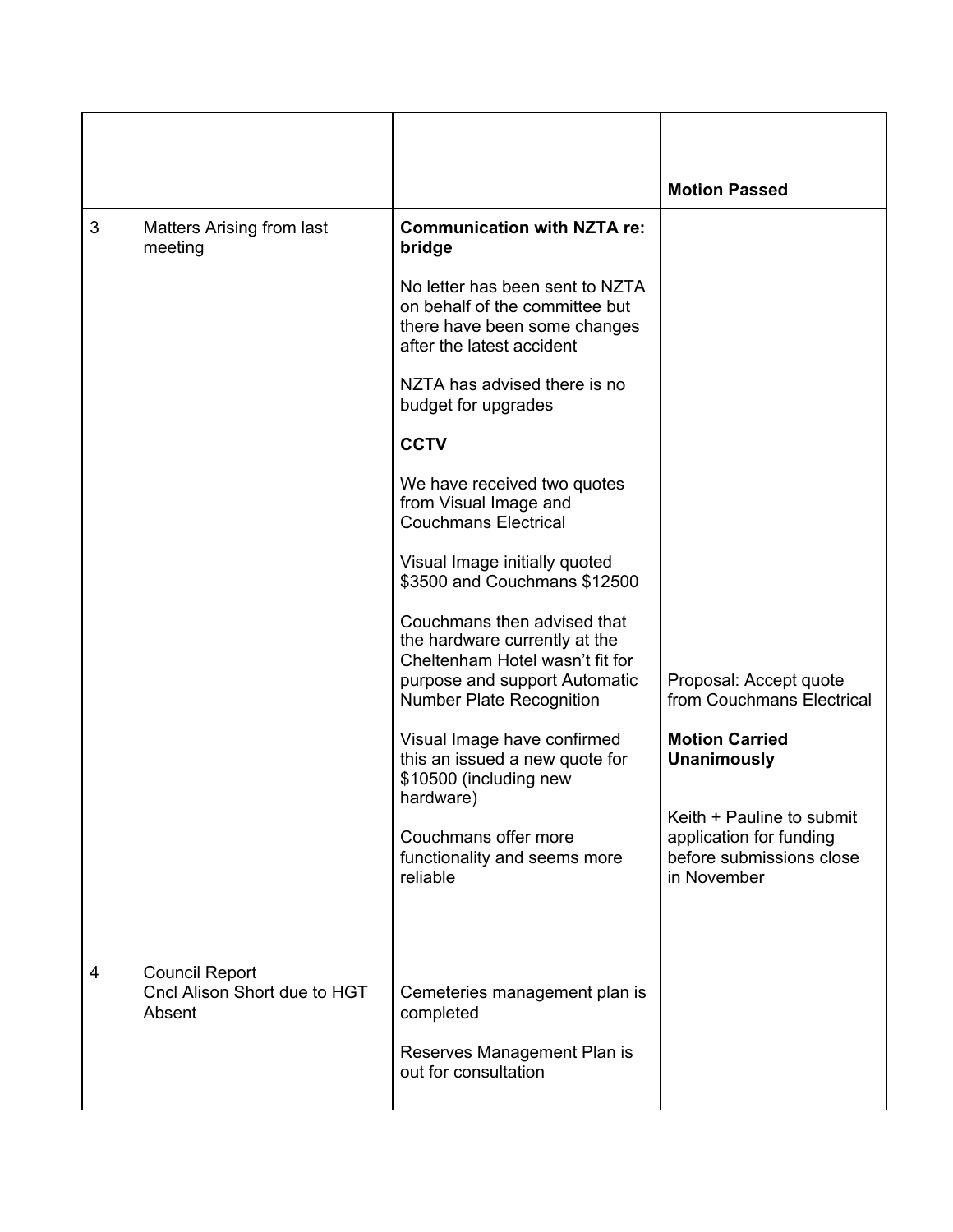|   |               | <b>Community Facilties facebook</b><br>live event 12 October 2020<br>covering halls and public toilets<br>Dr Richard Templer finishes up<br>as CEO on 06 November<br>NZTA is reducing roading<br>subsidy from 53% to 51% due to<br>MDC roads being higher than<br>average standard<br>Work has started on the |  |
|---|---------------|---------------------------------------------------------------------------------------------------------------------------------------------------------------------------------------------------------------------------------------------------------------------------------------------------------------|--|
|   |               | Mangaweka Bridge. Work is due<br>to be finished March 2024.                                                                                                                                                                                                                                                   |  |
|   |               | Solid Waste disposal contract<br>has been renewed with Midwest<br>Disposal. Blue bags will continue<br>to go to Bonny Glen. Total cost<br>is \$1 million per year.                                                                                                                                            |  |
|   |               | New recycling centre is being<br>built at Kawakawa road in<br>partnership with Smart<br>Environmental.                                                                                                                                                                                                        |  |
|   |               | PGF Application for plastics<br>repurposing factory. Looks<br>promising but depends on<br>outcome of upcoming election.                                                                                                                                                                                       |  |
|   |               | Dumping of commercial<br>quantities of tyres is still a<br>problem.                                                                                                                                                                                                                                           |  |
|   |               | M-W regional economy is best<br>performing in the region                                                                                                                                                                                                                                                      |  |
|   |               | Earthquake prone building<br>consultation has come back with<br>an overwhelming no                                                                                                                                                                                                                            |  |
|   |               | Gorge project is looking for staff                                                                                                                                                                                                                                                                            |  |
|   |               | Driver training school at Manfield<br>is under construction                                                                                                                                                                                                                                                   |  |
| 5 | Police Report | Stolen vehicle - 2 people caught                                                                                                                                                                                                                                                                              |  |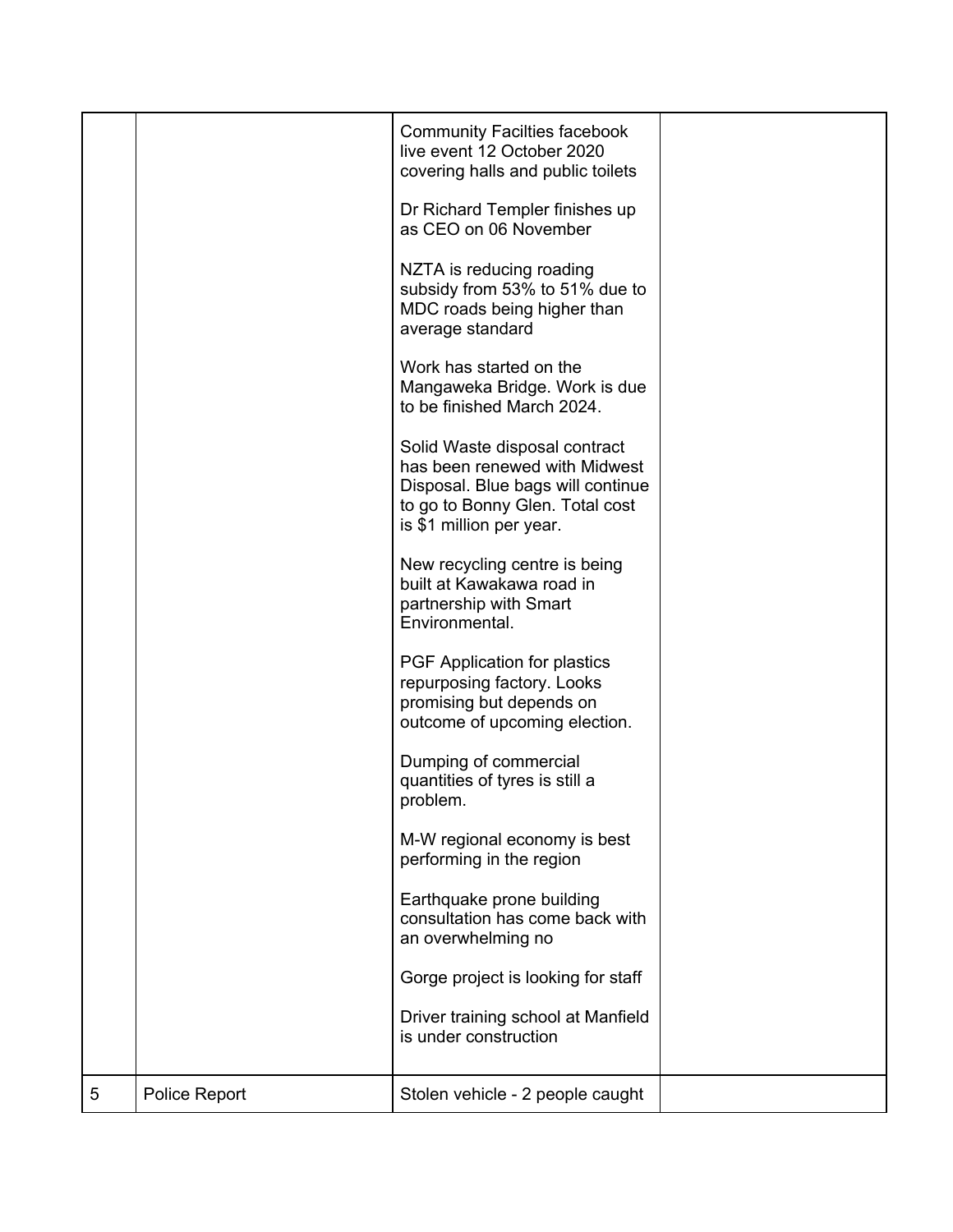|   |                         | Still occasional issues with cattle<br>rustling<br>Some concerns around P usage                                                                                                                             |                                                                                                  |
|---|-------------------------|-------------------------------------------------------------------------------------------------------------------------------------------------------------------------------------------------------------|--------------------------------------------------------------------------------------------------|
| 6 | <b>General Business</b> | <b>Almadale</b>                                                                                                                                                                                             |                                                                                                  |
|   |                         | There was fire in a tree caused<br>by a rubbish fire, as well as a<br>tree blown over in the storm by<br>pumphouse which has been<br>removed by Rec services,<br>Tree down over walkway<br>removed by Keith |                                                                                                  |
|   |                         | Request to council for burnt tree<br>to be removed $+$ give way sign in<br>gateway.                                                                                                                         | Keith to contact council to<br>arrange for removal of<br>burnt tree<br>And extra no-exit sign on |
|   |                         | Issues with out-of-towners trying<br>to get across river from Furlong<br>Road side of river following a<br>non-existant road on GPS. Cars<br>are getting stuck. Request to<br>add extra no-exit signs       | Furlong road                                                                                     |
|   |                         | Pedestrian bridge is open and<br>safe but can't be painted due the<br>possibility of lead in the paint<br>and the associated risks                                                                          |                                                                                                  |
|   |                         | Volunteer has been approved to<br>do some pest control. Will pay<br>for materials.                                                                                                                          | Keith to follow up                                                                               |
|   |                         | Break in at disused pump house<br>has broken the door. Is now<br>boarded up                                                                                                                                 |                                                                                                  |
|   |                         | <b>Cheltenham Playground</b>                                                                                                                                                                                |                                                                                                  |
|   |                         | Keith has lodged request with<br>council for no parking line<br>outside the playground gates                                                                                                                |                                                                                                  |
|   |                         | Official opening was tentatively<br>planned for 31 October 2020 but                                                                                                                                         | Proposal: Postpone<br>playground opening to 07                                                   |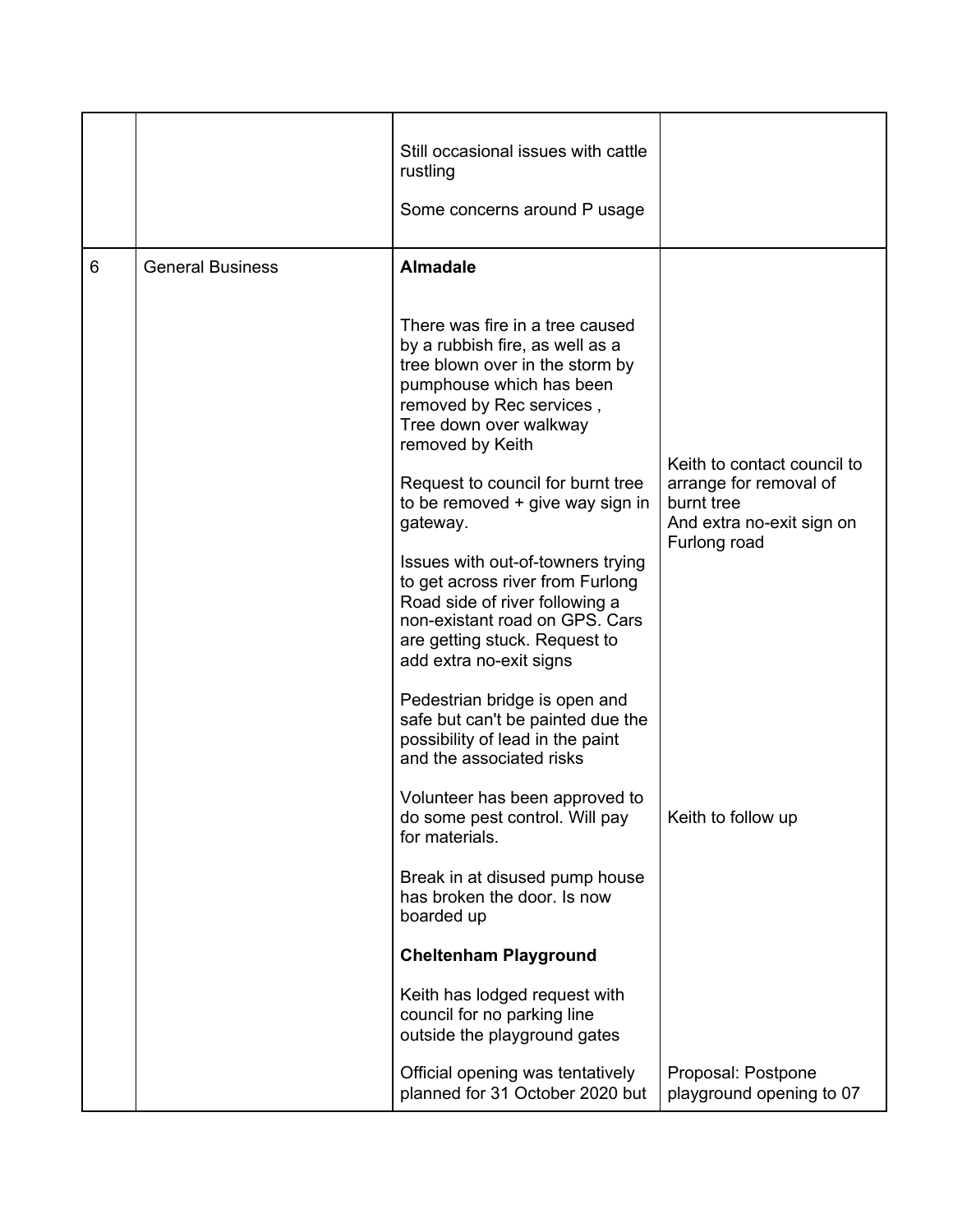|  | there were concerns that this                                                                                    | November 2020                                                                                  |
|--|------------------------------------------------------------------------------------------------------------------|------------------------------------------------------------------------------------------------|
|  | would clash with the Shepherds<br>Shemozzle in Hunterval                                                         | Moved - Michael Campion<br>Seconded - Luke D-B                                                 |
|  | Agenda for opening:                                                                                              | <b>Motion passed</b>                                                                           |
|  | 1. Ribbon cutting<br>2. BBQ for children<br>3. Light meal at<br>Cheltenham Hotel for                             | unanimously                                                                                    |
|  | adults                                                                                                           | Keith to:                                                                                      |
|  | Suggestion from Tammy E-C<br>that each child attending gets<br>given a picket to write/paint their               | Enquire with Makino Pool<br>about borrowing slip and<br>slide for the day                      |
|  | name on                                                                                                          | Enquire about borrowing<br>Council BBQ from Rec<br><b>Services</b>                             |
|  |                                                                                                                  | Discuss Fire Service open<br>day with Pam Corpe from<br>Cheltenham Fire Brigade                |
|  |                                                                                                                  | Arrange for advertising in<br>Feilding with Vikki Wills<br>(new events co-ordinator at<br>MDC) |
|  |                                                                                                                  | Tammy to follow up with<br>Mitre10/Bunnings/ITM<br>around having some<br>pickets donated       |
|  |                                                                                                                  |                                                                                                |
|  |                                                                                                                  |                                                                                                |
|  | <b>Cheltenham Hall</b>                                                                                           |                                                                                                |
|  |                                                                                                                  |                                                                                                |
|  | Another break in with a hammer,<br>2 screwdrivers and gas canisters<br>being taken. Police have<br>investigated. | Keith to request quote for<br>hall alarm                                                       |
|  | Perpetrators wore gloves so no<br>leads.                                                                         |                                                                                                |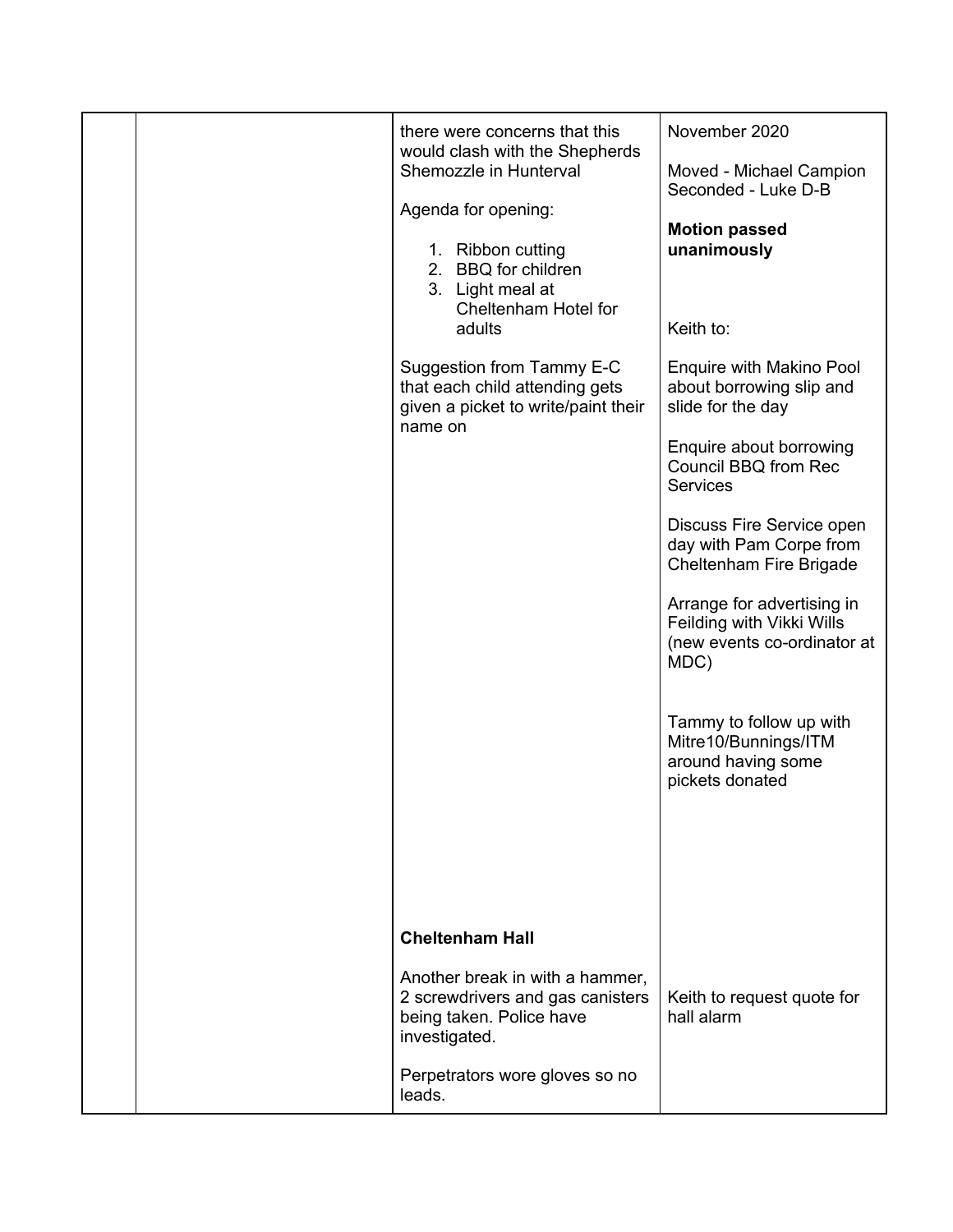|                | Request has been sent to rec<br>services to repair the door which<br>has been completed.<br>Also request to replace rotten<br>frame in rear door.<br>Keith to investigate getting an<br>alarm added to the quote for |                                                                                   |
|----------------|----------------------------------------------------------------------------------------------------------------------------------------------------------------------------------------------------------------------|-----------------------------------------------------------------------------------|
|                | video<br>One booking for a wedding next<br>year                                                                                                                                                                      |                                                                                   |
|                | Lights and switches have been<br>repaired                                                                                                                                                                            | Luke to follow up with<br>NZTA/MDC                                                |
|                |                                                                                                                                                                                                                      |                                                                                   |
|                | Luke has sent email to NZTA but<br>no response                                                                                                                                                                       | Keith/Luke to draft up a<br>letter to the Standard +<br>Feilding/Rangitei Herald. |
|                | <b>Cheltenham Intersection</b>                                                                                                                                                                                       | Luke to draft up letter to lan<br>McKelvie after the election                     |
|                | Discussion around possible<br>prostests/public requests for<br>help from NZTA.                                                                                                                                       |                                                                                   |
| Correspondence | Police Acknowledgement from                                                                                                                                                                                          |                                                                                   |
|                | Action report from Stacy Eagle<br>(MDC)<br>No motorbike sign<br>at almadale is in<br>progress<br>Tables have been<br>delivered<br>Request for no                                                                     |                                                                                   |
|                |                                                                                                                                                                                                                      | <b>Welcome Signs</b><br>break in                                                  |